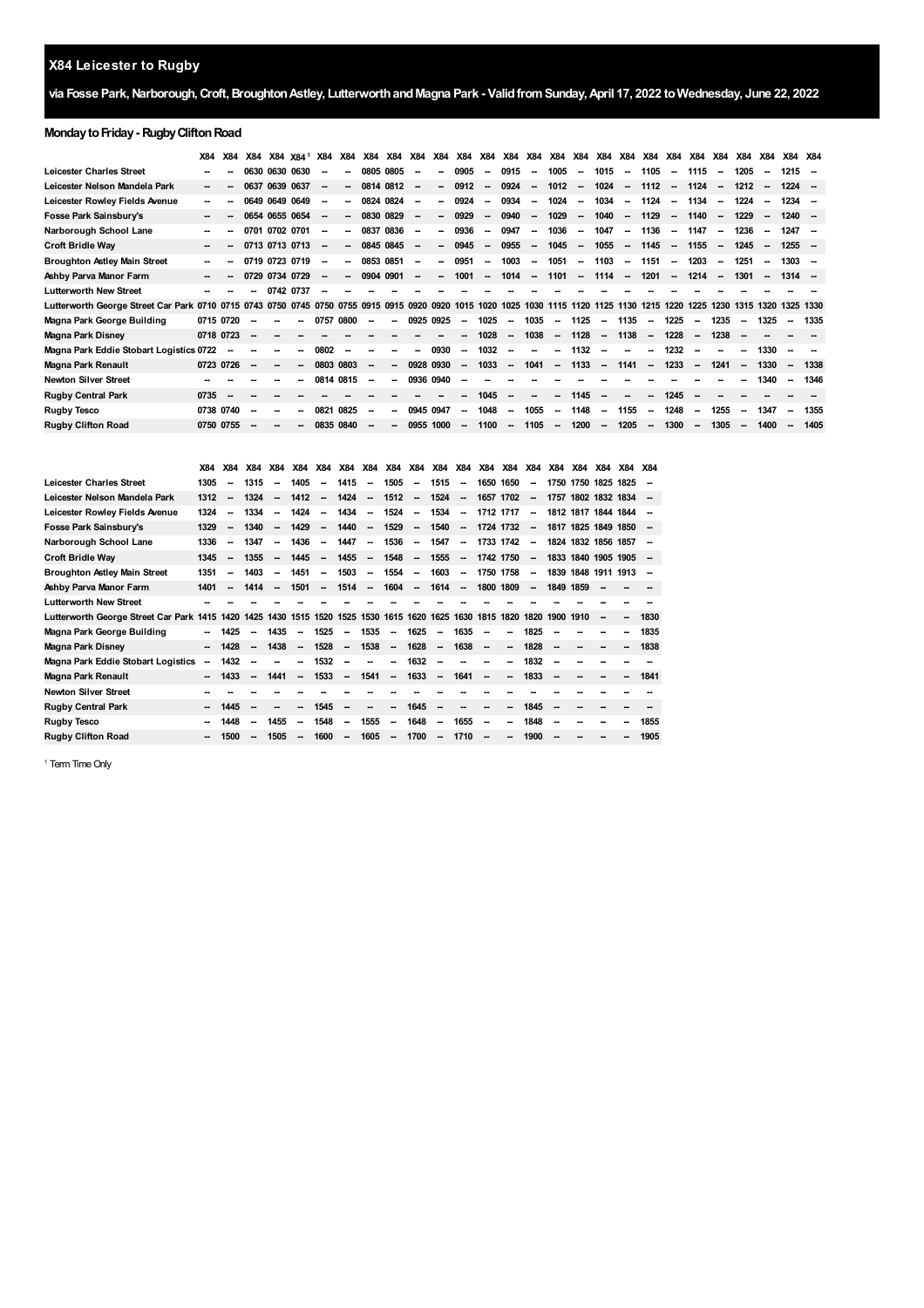#### **MondaytoFriday- Leicester Charles Street**

|                                     | X84                      | X84       | X84    | <b>X84</b> | X84                 | X84 |           | X84 X84 <sup>1</sup> X84 <sup>1</sup> |                     | <b>X84</b> | <b>X84</b> | X84 |       | X84    | X84                      | X84                      | <b>X84</b> |       | <b>X84</b>                    | <b>X84</b>               | <b>X84</b>               | <b>X84</b>               | X84 X84                  |                          | <b>X84</b>               | <b>X84</b>               | X84                      |
|-------------------------------------|--------------------------|-----------|--------|------------|---------------------|-----|-----------|---------------------------------------|---------------------|------------|------------|-----|-------|--------|--------------------------|--------------------------|------------|-------|-------------------------------|--------------------------|--------------------------|--------------------------|--------------------------|--------------------------|--------------------------|--------------------------|--------------------------|
| <b>Rugby Clifton Road</b>           |                          | 0655 0655 |        |            |                     |     |           | 0800 0755 0755 0805                   |                     |            |            | --  |       | 05     | --                       | 10                       | --         |       | 1110                          | --                       | 1205                     | $\overline{\phantom{a}}$ | 1210                     | $\overline{\phantom{a}}$ | 1305                     | --                       | 1310                     |
| <b>Rugby Elliots Field</b>          | 0701                     | 0659      |        |            |                     | --  | 0806 0801 |                                       | 0759                | 0809       |            | --  |       | 11     | $\sim$                   | 16                       | $\sim$     |       | 1116                          | $\overline{\phantom{a}}$ | 1211                     | $\overline{\phantom{a}}$ | 1216                     | $\overline{\phantom{a}}$ | 1311                     | $\overline{\phantom{a}}$ | 1316                     |
| <b>Rugby Gateway</b>                | $\sim$                   | 0704      | $\sim$ |            |                     |     |           |                                       | 0804                | 0814       |            | --  |       | 16     |                          |                          |            |       |                               |                          |                          |                          |                          |                          | 1316                     |                          |                          |
| <b>Newton The Paddock</b>           |                          |           |        |            |                     |     |           |                                       |                     |            |            | --  |       |        |                          | $\sim$                   |            |       |                               |                          | 1219                     | $\overline{\phantom{a}}$ | 1223                     | $\overline{\phantom{a}}$ |                          |                          |                          |
| Magna Park Disney                   |                          | 0715 0713 |        |            |                     | --  | 0820      | 0815 0813 0823                        |                     |            |            | --  |       | 25     |                          | 30                       | $\sim$     |       | 1130                          |                          |                          |                          |                          |                          | 1325                     | $\overline{\phantom{a}}$ | 1330                     |
| Magna Park Eddie Stobart Logistics  | $\overline{\phantom{a}}$ | 0718      |        |            |                     |     |           | -                                     | 0818                | 0828       |            | --  |       | 30     |                          |                          |            |       |                               |                          | 1230                     |                          | -                        | $\overline{\phantom{a}}$ | 1330                     |                          |                          |
| Magna Park Renault                  |                          | 0721 0718 |        |            |                     | --  | 0826      | 0821                                  | 0818 0828           |            |            | --  |       | 30     |                          | 36                       | $\sim$     |       | 1136                          | $\overline{\phantom{a}}$ | 1230                     | $\overline{\phantom{a}}$ | 1235                     | $\overline{\phantom{a}}$ | 1330                     | $\sim$                   | 1336                     |
| Magna Park George Building          | 0723 0721                |           |        |            |                     | --  |           | 0828 0823                             | 0821                | 0831       | $\sim$     | --  |       | 33     | $\overline{\phantom{a}}$ | 38                       | $\sim$     |       | 1138                          | $\overline{\phantom{a}}$ | 1233                     | $\overline{\phantom{a}}$ | 1238                     | $\sim$                   | 1333                     | $\overline{\phantom{a}}$ | 1338                     |
| Lutterworth Woodway Road            |                          | 0727 0727 |        |            |                     | --  |           | 0832 0825 0826 0837                   |                     |            |            | --  | Then  | 37     |                          | 42                       |            | past  | 1142                          | $\sim$                   | 1237                     | $\overline{\phantom{a}}$ | 1242                     |                          | 1337                     |                          | 1342                     |
| <b>Lutterworth New Street</b>       |                          |           |        |            |                     |     |           | 0828                                  | 0830                |            |            |     | at    |        |                          |                          | $\sim$     | each  |                               |                          |                          |                          |                          |                          |                          |                          |                          |
| <b>Lutterworth Morrisons</b>        |                          | 0730 0730 |        |            | 0735 0735 0835 0835 |     |           |                                       | 0835 0840 0843 0850 |            |            |     | these | 40     | 43                       | 45                       | 50         | hour  | 1145 1150 1240 1243 1245 1250 |                          |                          |                          |                          |                          | 1340 1343 1345           |                          |                          |
| <b>Lutterworth College</b>          |                          |           |        |            |                     |     |           |                                       |                     |            |            |     | mins  |        |                          |                          |            | until |                               |                          |                          |                          |                          |                          |                          |                          |                          |
| Ashby Parva Manor Farm              |                          |           |        |            | 0743 0743           |     |           |                                       |                     |            | 0851 0858  |     |       | $\sim$ | 51                       | --                       | 58         |       |                               | 1158                     | --                       | 1251                     | $\overline{\phantom{a}}$ | 1258                     | -                        | 1351                     |                          |
| <b>Broughton Astley Main Street</b> | $\sim$                   |           |        |            | 0704 0704 0754 0754 |     |           |                                       |                     | --         | 0902 0909  |     |       | $\sim$ | 02                       | $\sim$                   | 09         |       | $\sim$                        | 1209                     | $\overline{\phantom{a}}$ | 1302                     | $\overline{\phantom{a}}$ | 1309                     | $\overline{\phantom{a}}$ | 1402                     | - -                      |
| <b>Croft Pochin Street</b>          | --                       |           |        |            | 0710 0710 0800 0800 |     |           |                                       |                     | ٠.         | 0908 0915  |     |       | $\sim$ | 08                       | --                       | 15         |       |                               | 1215                     | $\overline{\phantom{a}}$ | 1308                     | $\overline{\phantom{a}}$ | 1315                     | $\overline{\phantom{a}}$ | 1408                     |                          |
| Narborough School Lane              | $\sim$                   |           |        |            | 0722 0721 0811 0814 |     |           |                                       |                     | $\sim$     | 0919 0927  |     |       | $\sim$ | 19                       | $\overline{\phantom{a}}$ | 27         |       | $\overline{\phantom{a}}$      | 1227                     | $\overline{\phantom{a}}$ | 1319                     | $\overline{\phantom{a}}$ | 1327                     | $\overline{\phantom{a}}$ | 1419                     |                          |
| Fosse Park Sainsbury's              | --                       |           |        |            | 0730 0729 0819 0825 |     |           |                                       |                     |            | 0927 0935  |     |       |        | 27                       | --                       | 35         |       | $\sim$                        | 1235                     | $\sim$                   | 1327                     | $\overline{\phantom{a}}$ | 1335                     | $\sim$                   | 1427                     |                          |
| Leicester Jaguar Garage             | $\sim$                   |           |        |            | 0734 0733 0823 0830 |     |           |                                       |                     | -          | 0931 0939  |     |       |        | 31                       | --                       | 39         |       | $\sim$                        | 1239                     |                          | 1331                     | $\overline{\phantom{a}}$ | 1339                     | $\overline{\phantom{a}}$ | $1431 -$                 |                          |
| Leicester Royal Infirmary Hospital  | $\overline{\phantom{a}}$ |           |        |            | 0743 0745 0832 0843 |     |           |                                       |                     |            | 0940 0946  |     |       |        | 40                       | --                       | 46         |       |                               | 1246                     |                          | 1339                     | --                       | 1346                     | $\sim$                   | 1439                     | $\overline{\phantom{a}}$ |
| <b>Leicester Charles Street</b>     |                          |           |        |            | 0758 0800 0847 0858 |     |           |                                       |                     |            | 0955 0958  |     |       |        | 55                       | --                       | 58         |       |                               | 1258                     |                          | 1354                     | $\overline{\phantom{a}}$ | 1358                     | --                       | 1454                     |                          |

|                                     | X84                      | <b>X84</b> |           |           | X84 X84 <sup>1</sup> X84 <sup>1</sup> | <b>X84</b> |           | X84 X84 <sup>1</sup> | X84 <sup>1</sup> | <b>X84</b> | <b>X84</b>               | <b>X84</b>               | X84  | X84                      | <b>X84</b> | <b>X84</b> | X84       | X84       | X84  |
|-------------------------------------|--------------------------|------------|-----------|-----------|---------------------------------------|------------|-----------|----------------------|------------------|------------|--------------------------|--------------------------|------|--------------------------|------------|------------|-----------|-----------|------|
| <b>Ruaby Clifton Road</b>           |                          | 1440.      | 1445      | 1440      | 1440                                  |            |           |                      |                  | 1540       | 1540                     |                          |      | 1615                     | 1615       |            |           | 1715      | 1715 |
| <b>Rugby Elliots Field</b>          | $\sim$                   | 1448       | 1451      | 1446      | 1448                                  | --         |           |                      |                  | 1550 1550  |                          | $\overline{\phantom{a}}$ | --   | 1625 1625                |            | --         | --        | 1730 1725 |      |
| Rugby Gateway                       | --                       | 1453       | --        |           | 1453                                  |            |           |                      |                  |            |                          |                          |      | 1630                     | --         |            |           |           |      |
| <b>Newton The Paddock</b>           | --                       |            |           |           |                                       |            |           |                      | --               | 1558 1558  |                          | $\overline{\phantom{a}}$ |      |                          |            | --         | --        | 1736 1733 |      |
| Magna Park Disney                   | $\overline{\phantom{a}}$ | 1502       | 1505      | 1500      | 1502                                  | -          |           |                      |                  |            |                          |                          | --   | 1643                     | 1640       | --         | --        | 1748 1745 |      |
| Magna Park Eddie Stobart Logistics  | --                       | 1507       | --        |           | 1507                                  | -          |           |                      | --               | 1608       | $\overline{\phantom{a}}$ |                          | -    | 1648                     | --         |            | --        | 1753      | - -  |
| Magna Park Renault                  | -                        | 1507       | 1511      | 1506      | 1507                                  | --         |           |                      | --               |            | 1608 1610                | $\overline{\phantom{a}}$ | --   | 1648                     | 1646       | --         | --        | 1753 1751 |      |
| Magna Park George Building          | $\overline{\phantom{a}}$ | 1510       |           | 1513 1508 | 1510                                  | --         |           |                      |                  | 1611 1613  |                          | $\overline{\phantom{a}}$ | -    | 1651 1648                |            | --         | --        | 1756 1753 |      |
| Lutterworth Woodway Road            | --                       |            | 1516 1517 | 1515      | 1515                                  |            |           |                      | --               | 1617 1617  |                          |                          | -    | 1657                     | 1652       | --         | --        | 1802 1757 |      |
| <b>Lutterworth New Street</b>       |                          |            |           |           |                                       |            |           |                      |                  |            |                          |                          |      |                          |            |            |           |           |      |
| <b>Lutterworth Morrisons</b>        | 1350                     | 1520       | 1520      | 1520      | 1520                                  | 1525       | 1525      | 1525                 | 1525             | 1620       | 1620                     | 1625                     | 1625 | 1700                     | 1655       | 1705       | 1705      | 1805      | 1800 |
| <b>Lutterworth College</b>          |                          |            |           |           |                                       |            |           | 1533                 | 1530             |            |                          |                          |      |                          |            |            |           |           |      |
| Ashby Parva Manor Farm              | 1358                     | --         |           |           |                                       |            |           | 1533 1533 1539 1538  |                  |            |                          | 1633 1635                |      | --                       | --         |            | 1713 1713 | --        |      |
| <b>Broughton Astley Main Street</b> | 1409                     | --         |           |           |                                       |            |           | 1544 1544 1550 1549  |                  |            | -−                       | 1644 1646                |      | $\overline{\phantom{a}}$ | --         | 1724 1724  |           |           |      |
| <b>Croft Pochin Street</b>          | 1415                     | --         |           |           |                                       |            |           | 1550 1550 1556 1555  |                  |            |                          | 1650 1652                |      | --                       | --         |            | 1730 1730 |           |      |
| Narborough School Lane              | 1427                     | --         |           |           |                                       |            |           | 1602 1601 1607       | 1607             |            |                          | 1702 1703                |      | --                       | --         | 1741 1742  |           | --        |      |
| Fosse Park Sainsbury's              | 1435                     | --         | --        |           |                                       |            | 1612 1609 | 1615                 | 1617             |            |                          | 1712 1711                |      | --                       | --         |            | 1749 1750 | --        |      |
| Leicester Jaguar Garage             | 1439                     | --         | --        |           |                                       |            |           | 1617 1613 1619 1622  |                  |            |                          | 1717 1715                |      | --                       | --         |            | 1753 1754 | --        |      |
| Leicester Royal Infirmary Hospital  | 1446                     |            |           |           |                                       | 1628       | 1623      | 1629                 | 1633             |            |                          | 1728 1725                |      | --                       | --         | 1803       | 1801      |           |      |
| <b>Leicester Charles Street</b>     | 1458                     |            |           |           |                                       |            |           | 1643 1638 1644 1648  |                  |            |                          | 1743 1740                |      |                          |            |            | 1818 1813 |           |      |

<sup>1</sup> Term Time Only